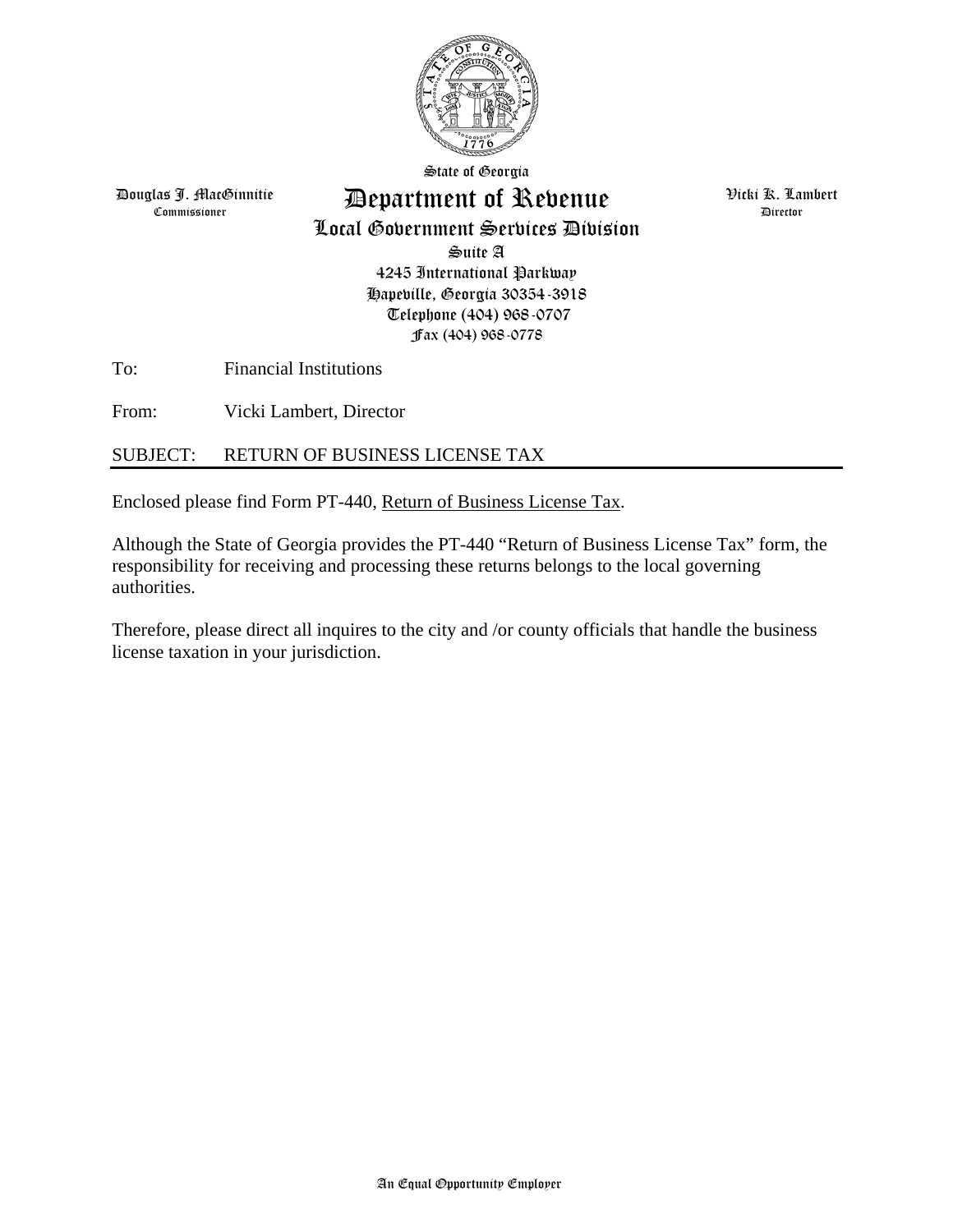# **RETURN OF BUSINESS LICENSE TAXES**

# **CALENDAR YEAR ENDED DECEMBER 31, 20\_\_\_**

| <b>FEDERAL E.I. NUMBER</b>                                                                         | <b>EXACT CORPORATE NAME</b> |              |                 | DO NOT USE THIS SPACE |
|----------------------------------------------------------------------------------------------------|-----------------------------|--------------|-----------------|-----------------------|
| Attach a copy of the<br><b>Form 900</b><br><b>Filed with Georgia</b><br><b>Income Tax Division</b> | Street or P.O. Box          |              |                 |                       |
|                                                                                                    | <b>CITY</b>                 | <b>STATE</b> | <b>ZIP CODE</b> |                       |

**Operating as: { } Bank { } Savings and Loan { } Banking Corporation { } Bank Holding Company** 

**DECLARATION:** I / WE declare under the penalties of perjury that I / WE have examined this return (including accompanying schedules and statements) and to the best of our knowledge and belief it is true, correct, and complete. If prepared by a person other than taxpayer, his declaration is based on all information of which he has any knowledge.

\_\_\_\_\_\_\_\_\_\_\_\_\_\_\_\_\_\_\_\_\_\_\_\_\_\_\_\_\_\_\_\_\_\_\_\_\_\_\_\_\_\_\_\_\_\_\_\_\_ \_\_\_\_\_\_\_\_\_\_\_\_\_\_\_\_\_\_\_\_\_\_\_\_\_\_\_\_\_\_\_\_\_\_\_\_\_\_\_\_\_\_\_\_\_\_\_\_\_\_\_

 **(Signature of Officer) (Signature of Individual or Firm preparing the return)**

\_\_\_\_\_\_\_\_\_\_\_\_\_\_\_\_\_\_\_\_\_\_\_\_\_\_\_\_\_\_\_\_\_\_\_\_\_\_\_\_\_\_\_\_\_\_\_\_\_ \_\_\_\_\_\_\_\_\_\_\_\_\_\_\_\_\_\_\_\_\_\_\_\_\_\_\_\_\_\_\_\_\_\_\_\_\_\_\_\_\_\_\_\_\_\_\_\_\_\_\_

**(Title) (Date) (Identification or Social Security Number)**

This return is made in accordance with *O.C.G.A. 48-6-93*, which authorizes municipalities and counties to levy and collect a local business license tax based upon the gross receipts, as defined, of financial institutions. The interim special tax limitation for savings and loan associations expired December 31, 1986.

### **IMPORTANT:**

A COPY OF THIS RETURN MUST BE FILED IN EACH COUNTY AND/OR MUNICIPALITY WHERE BUSINESS IS LOCATED.

*DIRECT ALL INQUIRIES TO THE CITY AND/OR COUNTY OFFICIALS THAT HANDLE THE BUSINESS LICENSE TAXATION IN YOUR JUSISDICTION*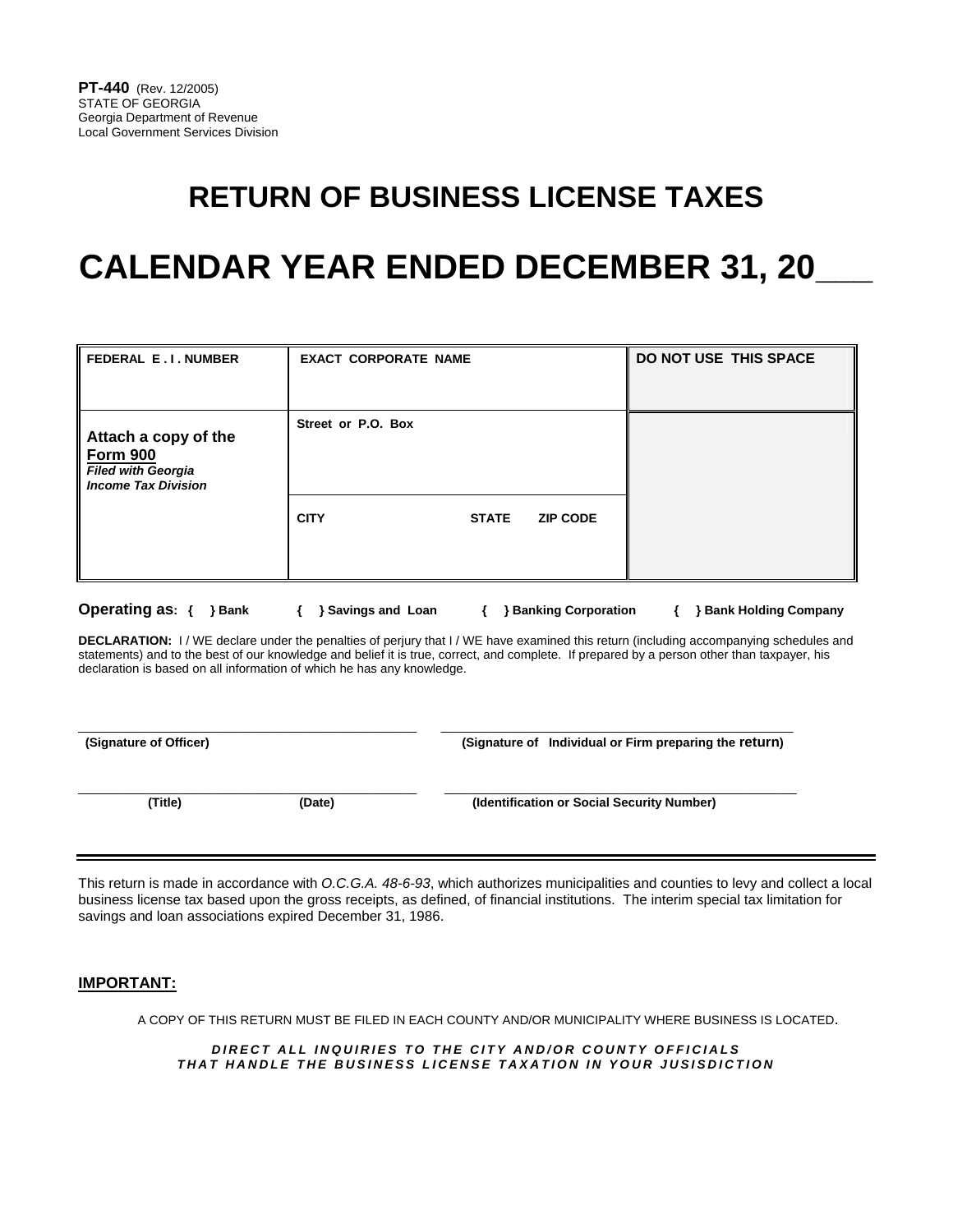### **COMPUTATION OF ADJUSTED GROSS RECEIPTS ALLOCATION FOR BUSINESS LICENSE TAXES**

| SCHEDULE 1 - INSTITUTIONS HAVING MORE THAN 5 FULL SERVICE OFFICES |                                                                                                                           |                                 |                                 |                             |                           |                               |                            |                                     |     |         |
|-------------------------------------------------------------------|---------------------------------------------------------------------------------------------------------------------------|---------------------------------|---------------------------------|-----------------------------|---------------------------|-------------------------------|----------------------------|-------------------------------------|-----|---------|
| A                                                                 | Adjusted Gross Receipts From Form 900, Line 8, Schedule 1 \$<br>B<br>Number of Full Service Offices Excluding Main Office |                                 |                                 |                             |                           |                               |                            |                                     |     |         |
| $\mathsf{C}$                                                      | (Col. 1)                                                                                                                  | (Col. 2)<br>No. Of Offices      | (Col. 3)<br>No. In Col. (2)     | (Col. 4)                    | (Col. 5)                  | (Col. 6)                      | (Col. 7)<br>Column (6)     | <b>CALCULATE IF KNOWN</b>           |     |         |
|                                                                   | Name of Municipality or<br>County                                                                                         | <b>Excluding</b><br>Main Office | divided by Line B<br>Schedule 1 | No. In Col. (3)<br>times .8 | Main Office<br>Allocation | Column (4) plus<br>Column (5) | times Line A<br>Schedule 1 | Rate                                | Tax | Minimum |
| <b>Parent County</b>                                              |                                                                                                                           |                                 |                                 |                             | 20%                       |                               |                            |                                     |     |         |
| <b>Parent Municipality</b>                                        |                                                                                                                           |                                 |                                 |                             | 20%                       |                               |                            |                                     |     |         |
|                                                                   |                                                                                                                           |                                 |                                 |                             |                           |                               |                            |                                     |     |         |
|                                                                   |                                                                                                                           |                                 |                                 |                             |                           |                               |                            |                                     |     |         |
|                                                                   |                                                                                                                           |                                 |                                 |                             |                           |                               |                            |                                     |     |         |
|                                                                   |                                                                                                                           |                                 |                                 |                             |                           |                               |                            |                                     |     |         |
|                                                                   |                                                                                                                           |                                 |                                 |                             |                           |                               |                            |                                     |     |         |
|                                                                   |                                                                                                                           |                                 |                                 |                             |                           |                               |                            |                                     |     |         |
|                                                                   |                                                                                                                           |                                 |                                 |                             |                           |                               |                            |                                     |     |         |
|                                                                   |                                                                                                                           |                                 |                                 |                             |                           |                               |                            |                                     |     |         |
|                                                                   |                                                                                                                           |                                 |                                 |                             |                           |                               |                            |                                     |     |         |
|                                                                   |                                                                                                                           |                                 |                                 |                             |                           |                               |                            | $\tau$ $\sim$ $\tau$ $\sim$ $\cdot$ |     |         |

TOTAL

| SCHEDULE 2 – INSTITUTIONS HAVING FEWER THAN 5 FULL SERVICE OFFICES IN ADDITION TO THE PRINCIPAL GEORGIA OFFICE |                                                                                                                           |                                                               |                                                                |          |          |          |                                          |                           |     |         |
|----------------------------------------------------------------------------------------------------------------|---------------------------------------------------------------------------------------------------------------------------|---------------------------------------------------------------|----------------------------------------------------------------|----------|----------|----------|------------------------------------------|---------------------------|-----|---------|
| $\mathsf{A}$                                                                                                   | Adjusted Gross Receipts From Form 900, Line 8, Schedule 1 \$<br>Number of Full Service Offices Including Main Office<br>B |                                                               |                                                                |          |          |          |                                          |                           |     |         |
| $\mathsf{C}$                                                                                                   | (Col. 1)<br>Name of Municipality or<br>County                                                                             | (Col. 2)<br>No. Of Offices<br><b>Including</b><br>Main Office | (Col. 3)<br>No. In Col. (2)<br>divided by Line B<br>Schedule 2 | (Col. 4) | (Col. 5) | (Col. 6) | (Col. 7)                                 | <b>CALCULATE IF KNOWN</b> |     |         |
|                                                                                                                |                                                                                                                           |                                                               |                                                                |          |          |          | Column (3)<br>times Line A<br>Schedule 2 | Rate                      | Tax | Minimum |
|                                                                                                                |                                                                                                                           |                                                               |                                                                |          |          |          |                                          |                           |     |         |
|                                                                                                                |                                                                                                                           |                                                               |                                                                |          |          |          |                                          |                           |     |         |
|                                                                                                                |                                                                                                                           |                                                               |                                                                |          |          |          |                                          |                           |     |         |
|                                                                                                                |                                                                                                                           |                                                               |                                                                |          |          |          |                                          |                           |     |         |
|                                                                                                                |                                                                                                                           |                                                               |                                                                |          |          |          |                                          |                           |     |         |
| <b>TOTAL</b><br>ATTACH CONTINUATION SHEETS FOR LINES AS NEEDED (Complete heading on reverse side)              |                                                                                                                           |                                                               |                                                                |          |          |          |                                          |                           |     |         |